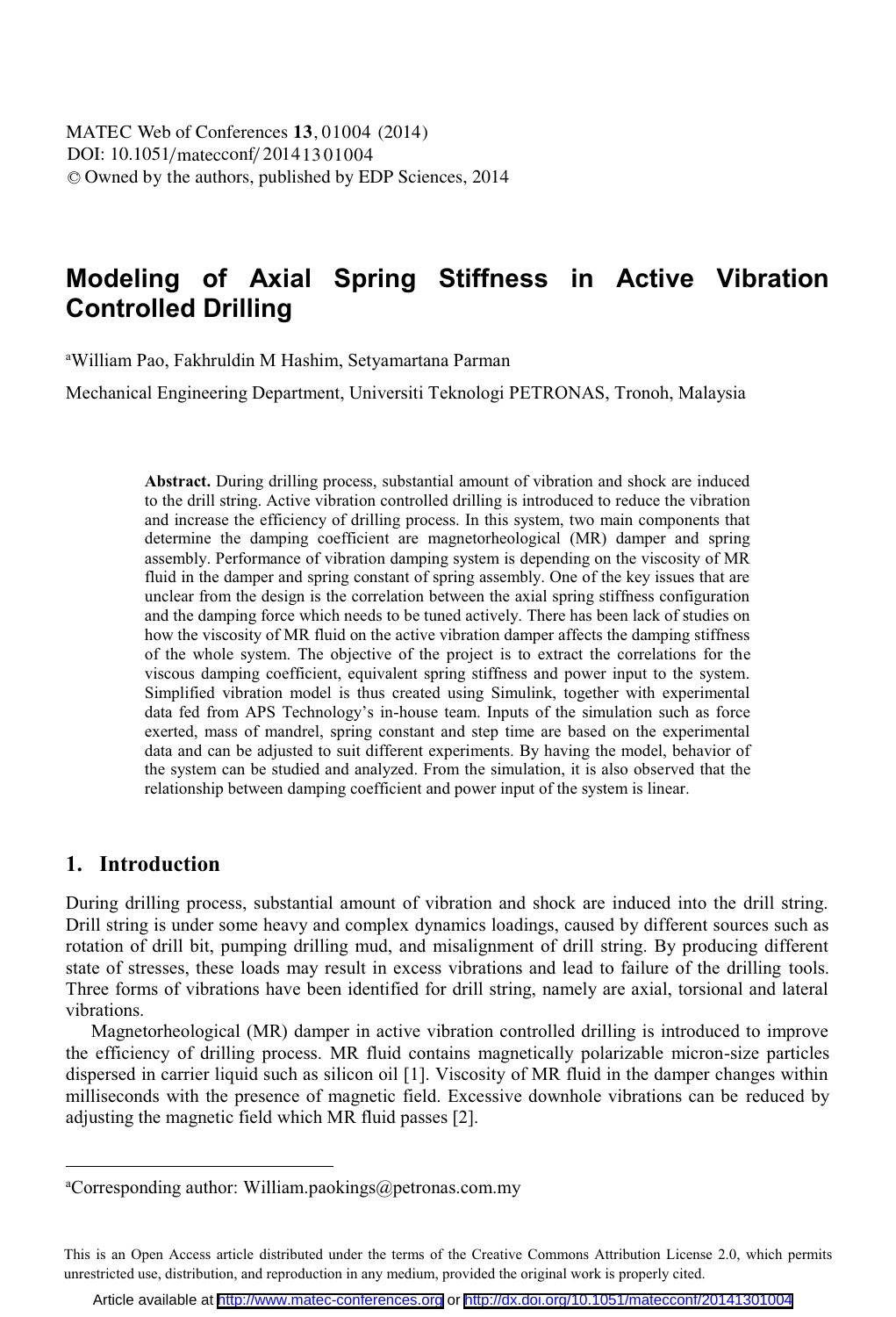#### MATEC Web of Conferences



**Figure 1.** Behavior of MR Fluid

In active vibration control drilling, two main components that determine the damping stiffness are MR damper and spring assembly. Performance of vibration damping system is depending on the viscosity of MR fluid in the damper and spring constant of spring assembly [3-5]. One of the key issues that are unclear from the design is the correlation between the axial spring stiffness configuration and the damping force which needs to be tuned actively. There has been lack of studies on how the damping coefficient of MR damper on the active vibration damper affects the axial spring stiffness of the whole system.

The objectives of the research are to develop the correlation between the viscosity of magnetorheological (MR) fluid and axial spring stiffness and to investigate the relationship between the power input of the system and damping coefficient of the damper.

### **2. Methodology**

Firstly, suitable simulation software is chosen to create the active vibration damping system. Next model is built according to the properties of vibration damping system. Simulation is ran with input data from APS technology such as force applied, mass of mandrel, spring constant and step time [3,4]. Simulation results are then compared with the experimental results. Simulation results are analyzed to improve the simulation model. Behavior of vibration damping system can be predicted and studied when the model is completely created.

**Simulink Model.** Simulink is a block-diagram-oriented computer package to simulate dynamic system. It can also interface with the MATLAB environment for maximum flexibility. Mathematical model can be created by using blocks from Simulink blocks library. Vibration controlled drilling system can be contructed by using the formula :

$$
F = m\ddot{x} + c\dot{x} + kx \tag{1}
$$

$$
\ddot{x} = \frac{1}{m} (F - c\dot{x} - kx)
$$
 (2)

From Figure 2 and 3, it can be seen that the Simulink model is constructed based on Equation 2. First the force applied on the mandrel and frictional force are added into the system. Next, loop of damping coefficient is created by multiplying with mass and velocity. Spring stiffness lookup table and feedback loop is created by the product of displacement and mass. Scope block is used to display the input with respect to the simulation time. Output block is used to extract the result data for further usage. Subsystem of frictional force is constructed based on Equation 3 and subsystem of damping coefficient based on Equation 4 where P is the percentage of power input. Equation 3 is the friction force extracted based on experimental data from APS technology while Equation 4 is the damping coefficient by trial and error method to fit the curves between simulation and experimental results, as shown in Figure 4.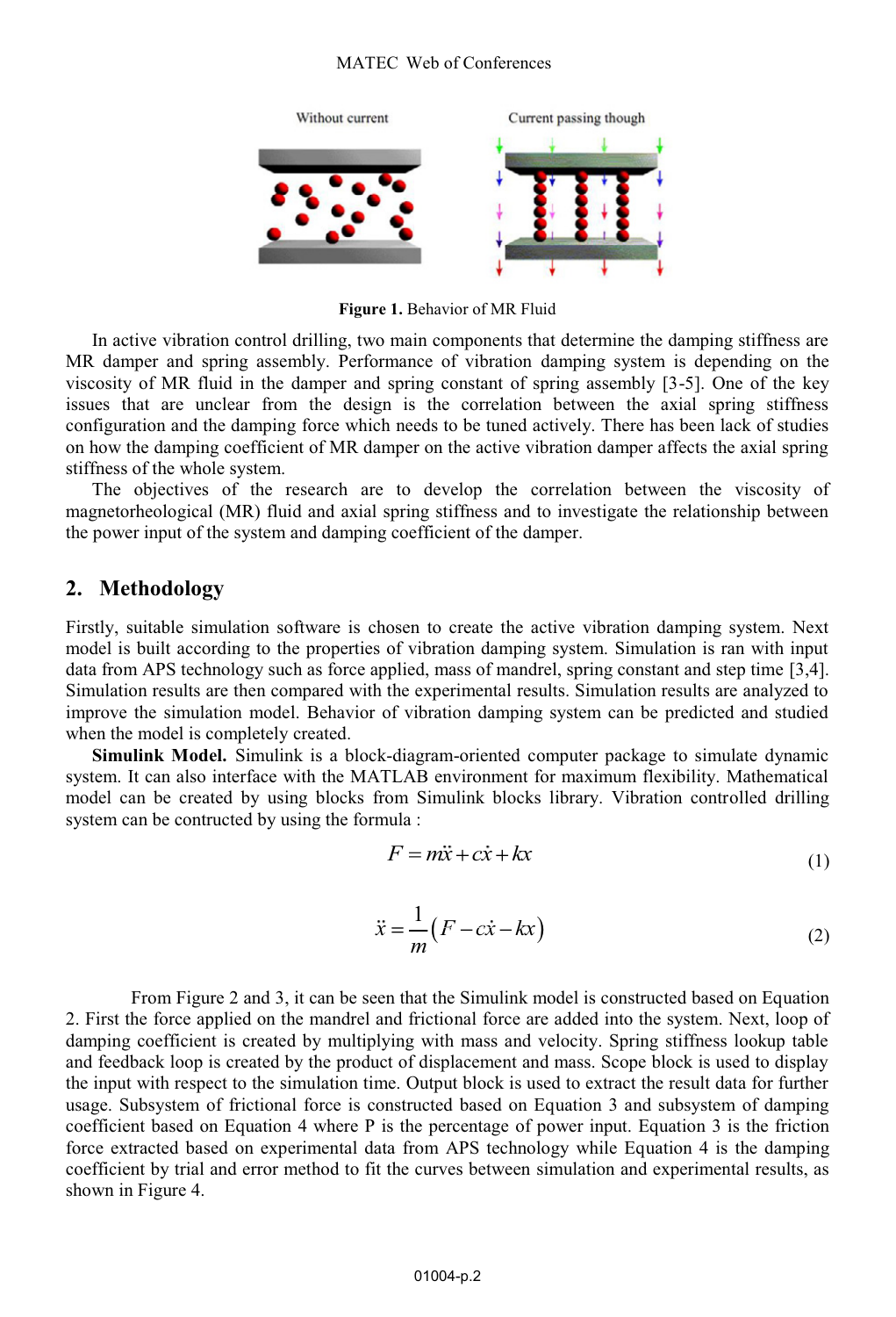

**Figure 2.** Simulation of force spring mass system using Simulink



**Figure 3.** (a) Subsystem of frictional force (b) Subsystem of damping coefficient

$$
F_r = 6716.22P + 1924.65\tag{3}
$$

$$
D = 2297.3P + 741.9\tag{4}
$$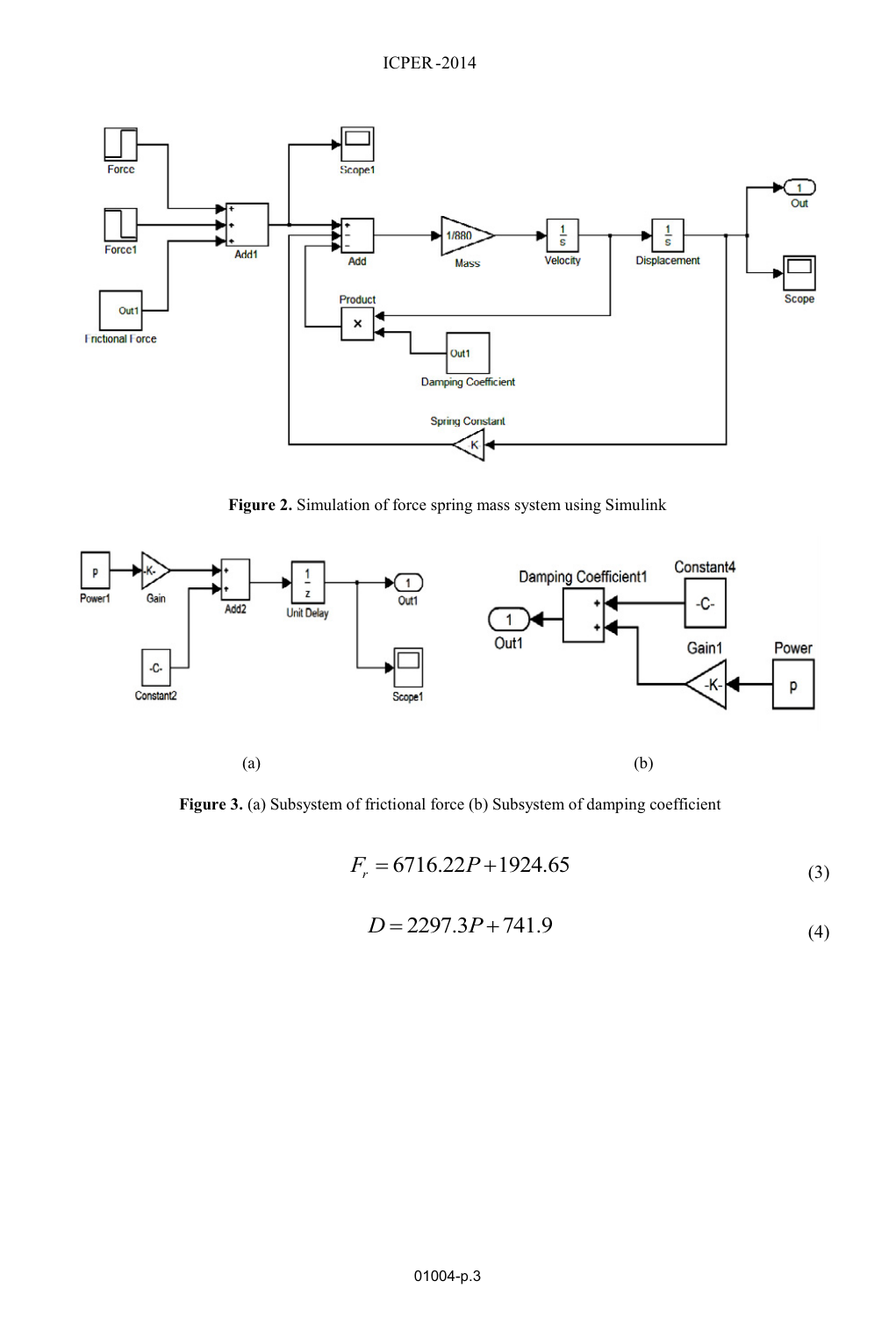

**Figure 4.** Graph of damping coefficient against power input

### **3. Results and Discussion**

To test the validity of the simplified model, two experimental results were used to check the accuracy of the correlation. The experimental rig and data acquisition were done in APS Technology, Houston. Due to proprietary reasons, the Malaysian partner's access to the technical specification is limited to 'need-to-know' basis. In general, the initial applied force on mandrel is 49 klbf, mass of the mandrel is 880 lb, with an estimated initial spring stiffness of 16,565 lbf/in. The given percentage of power input is normalised by APS and no further specification was given. The displacement versus time data, acquired at the sampling rate of 1 ms was provided to the Malaysian partners. Two tests were conducted for 33% and 70% power input. The mandrel was released at 0.07s for 33% power and 0.05s for 70% power. The comparison of the experimental data and simulink model is shown in Figure 5. Initial displacement of the system is 3'' while step time of simulation is 4s. Frictional force occured once the mandrel is released.



**Figure 5.** (a) Displacement graph of power 33% (b) Displacement graph of power 70%

Figure 5 showed that the Simulink result, though dissimilar, are close to the proximity of the filtered experimental curves. The gradient of both curves are the most important indicator of the accuracy of the model. The experimental curve, especially for 33% power input has a high level of fluctuation even though filters have been applied to remove noises. Figure 5 also showed that the present model is more accurate for higher power input compare to curve 33% power.